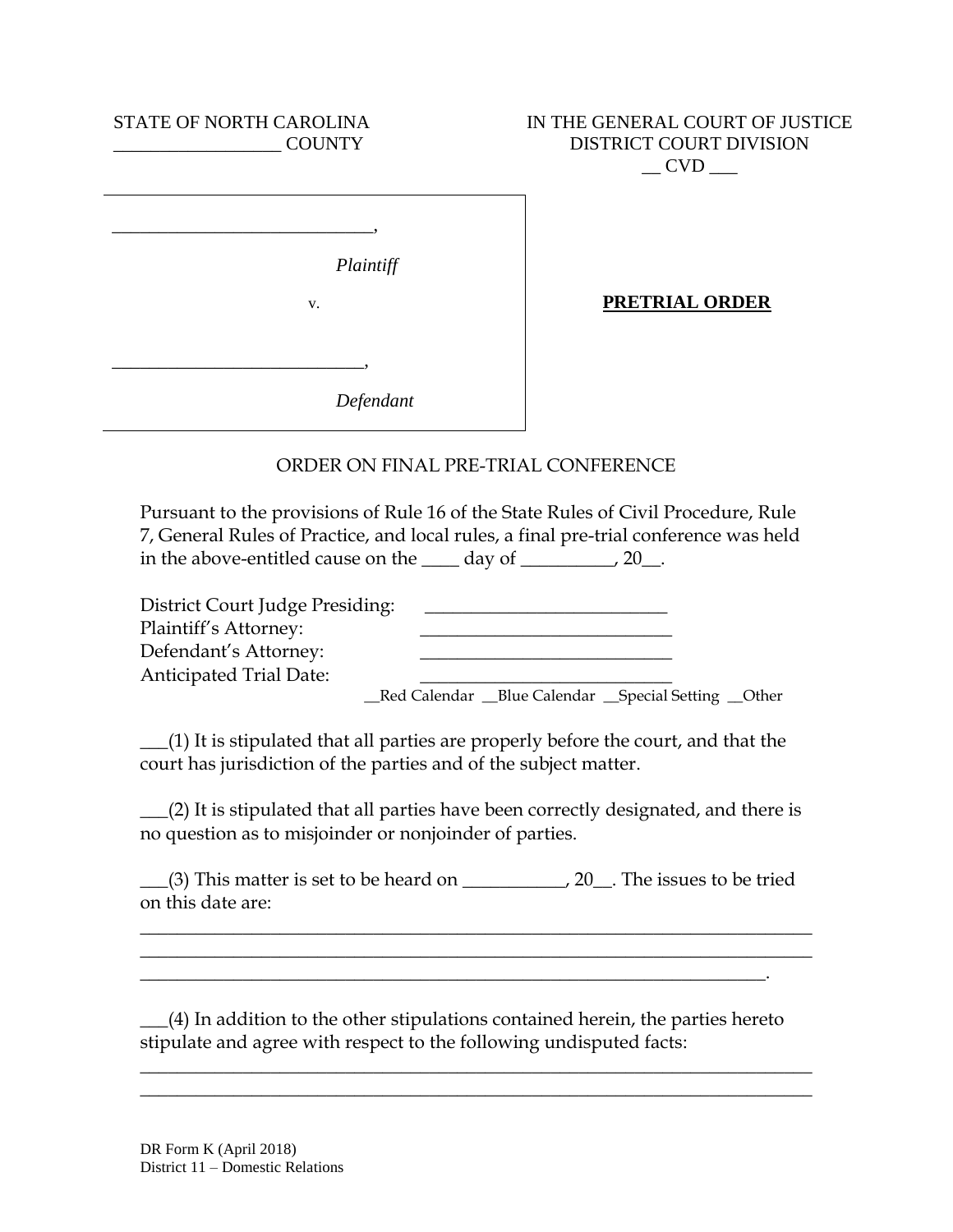(5) The following is a list of all known exhibits the plaintiff(s) may offer at the trial: (attach additional pages if needed)

 $\overline{\phantom{a}}$ 

(6) It is stipulated and agreed that opposing counsel has been furnished a copy of each exhibit identified by the plaintiff(s), except:

(7) It is stipulated and agreed that each of the exhibits identified by the plaintiff(s) is genuine and, if relevant and material, may be received in evidence without further identification or proof, except:

 $(8)$  The following is a list of all known exhibits the defendant $(s)$  may offer at the trial: (attach additional pages if needed)

DR Form K (April 2018) District 11 – Domestic Relations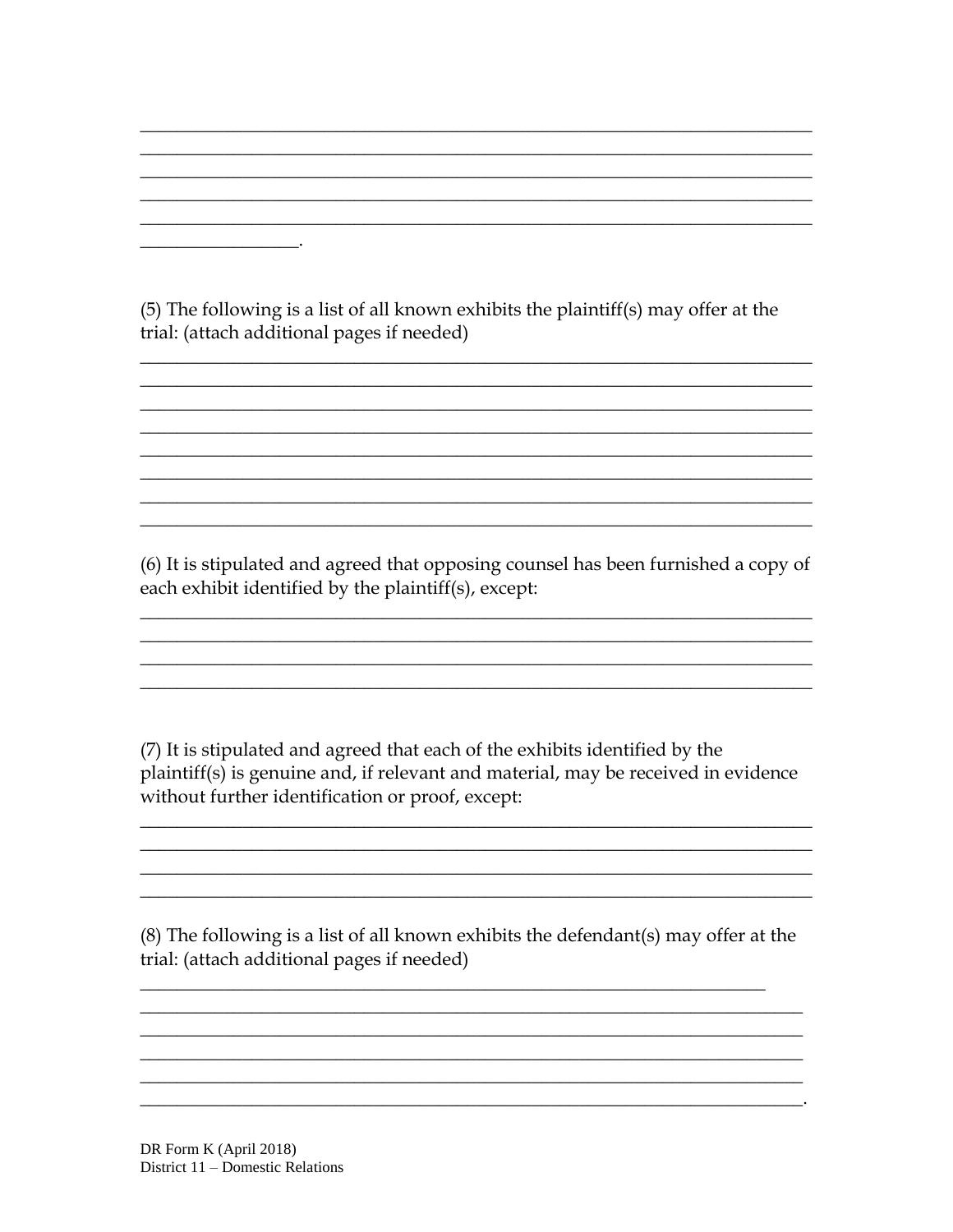(9) It is stipulated and agreed that opposing counsel has been furnished a copy of each exhibit identified by the defendant(s), except:

 $\_$  , and the set of the set of the set of the set of the set of the set of the set of the set of the set of the set of the set of the set of the set of the set of the set of the set of the set of the set of the set of th  $\_$  , and the set of the set of the set of the set of the set of the set of the set of the set of the set of the set of the set of the set of the set of the set of the set of the set of the set of the set of the set of th  $\_$  , and the set of the set of the set of the set of the set of the set of the set of the set of the set of the set of the set of the set of the set of the set of the set of the set of the set of the set of the set of th  $\_$  , and the set of the set of the set of the set of the set of the set of the set of the set of the set of the set of the set of the set of the set of the set of the set of the set of the set of the set of the set of th  $\overline{\phantom{a}}$  , and the contract of the contract of the contract of the contract of the contract of the contract of the contract of the contract of the contract of the contract of the contract of the contract of the contrac

(10) It is stipulated and agreed that each of the exhibits identified by the defendant(s) is genuine, and, if relevant and material, may be received in evidence without further identification or proof, except:

(11) The following is a list of the names and addresses of all known witnesses the plaintiff(s) may offer at the trial:

 $\_$  , and the set of the set of the set of the set of the set of the set of the set of the set of the set of the set of the set of the set of the set of the set of the set of the set of the set of the set of the set of th  $\_$  , and the set of the set of the set of the set of the set of the set of the set of the set of the set of the set of the set of the set of the set of the set of the set of the set of the set of the set of the set of th  $\_$  , and the set of the set of the set of the set of the set of the set of the set of the set of the set of the set of the set of the set of the set of the set of the set of the set of the set of the set of the set of th  $\_$  , and the set of the set of the set of the set of the set of the set of the set of the set of the set of the set of the set of the set of the set of the set of the set of the set of the set of the set of the set of th

 $\_$  , and the set of the set of the set of the set of the set of the set of the set of the set of the set of the set of the set of the set of the set of the set of the set of the set of the set of the set of the set of th  $\_$  , and the set of the set of the set of the set of the set of the set of the set of the set of the set of the set of the set of the set of the set of the set of the set of the set of the set of the set of the set of th

 $\_$  , and the set of the set of the set of the set of the set of the set of the set of the set of the set of the set of the set of the set of the set of the set of the set of the set of the set of the set of the set of th  $\overline{\phantom{a}}$  , and the contract of the contract of the contract of the contract of the contract of the contract of the contract of the contract of the contract of the contract of the contract of the contract of the contrac

(12) The following is a list of the names and addresses of all known witnesses the defendant(s) may offer at the trial:

 $\_$  , and the set of the set of the set of the set of the set of the set of the set of the set of the set of the set of the set of the set of the set of the set of the set of the set of the set of the set of the set of th  $\_$  , and the set of the set of the set of the set of the set of the set of the set of the set of the set of the set of the set of the set of the set of the set of the set of the set of the set of the set of the set of th  $\_$  , and the set of the set of the set of the set of the set of the set of the set of the set of the set of the set of the set of the set of the set of the set of the set of the set of the set of the set of the set of th

 $\overline{\phantom{a}}$  , and the contract of the contract of the contract of the contract of the contract of the contract of the contract of the contract of the contract of the contract of the contract of the contract of the contrac

 $\frac{1}{2}$  ,  $\frac{1}{2}$  ,  $\frac{1}{2}$  ,  $\frac{1}{2}$  ,  $\frac{1}{2}$  ,  $\frac{1}{2}$  ,  $\frac{1}{2}$  ,  $\frac{1}{2}$  ,  $\frac{1}{2}$  ,  $\frac{1}{2}$  ,  $\frac{1}{2}$  ,  $\frac{1}{2}$  ,  $\frac{1}{2}$  ,  $\frac{1}{2}$  ,  $\frac{1}{2}$  ,  $\frac{1}{2}$  ,  $\frac{1}{2}$  ,  $\frac{1}{2}$  ,  $\frac{1$ 

\_\_\_\_\_\_\_\_\_\_\_\_\_\_\_\_\_\_\_\_\_\_\_\_\_\_\_\_\_\_\_\_\_\_\_\_\_\_\_\_\_\_\_\_\_\_\_\_\_\_\_\_\_\_\_\_\_\_\_\_\_\_\_\_\_\_\_\_\_\_\_\_

(13) Other than Motions in Limine, there are no pending motions, and neither party desires further amendments to the pleadings, except:

(14) Additional consideration has been given to a separation of the triable issues, and counsel for all parties <u>equal times</u> are are not of the opinion that a separation of issues in this particular case would not be feasible.

 $\_$  , and the set of the set of the set of the set of the set of the set of the set of the set of the set of the set of the set of the set of the set of the set of the set of the set of the set of the set of the set of th

 $\overline{\phantom{a}}$  , and the contract of the contract of the contract of the contract of the contract of the contract of the contract of the contract of the contract of the contract of the contract of the contract of the contrac